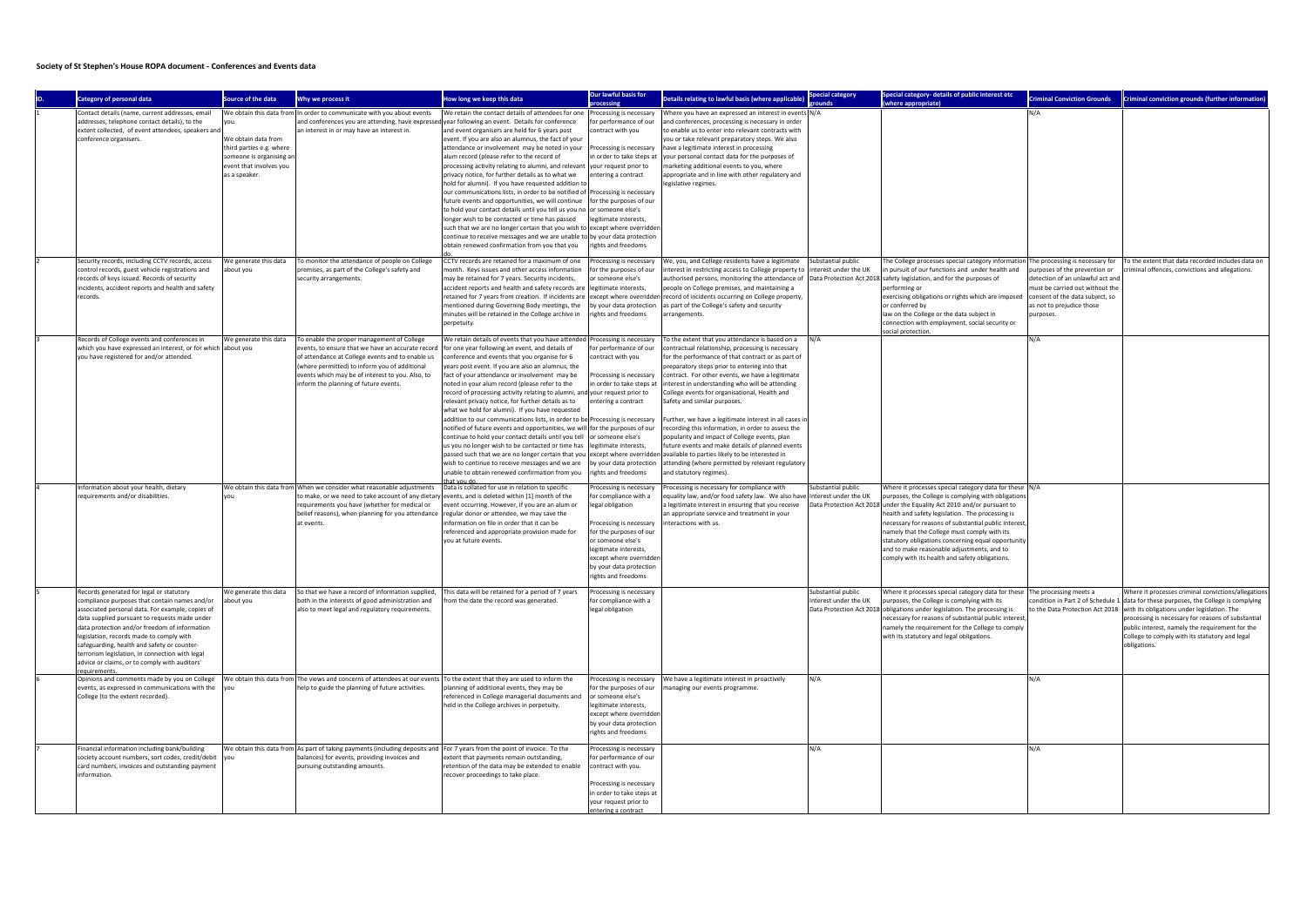| 10 | Correspondence with you.<br>Photographs taken during events and conferences. We generate this data                                                                                                                                                                                                                                                                   | about you                                                                 | We obtain this data from To hold an accurate record of our communications Correspondence will ordinarily be held for its<br>with you.<br>To maintain a record of College events, including<br>entry of materials into the College archive. Images   retained permanently<br>are also used to advertise activities within the<br>College, both internally and externally, in<br>circumstances where any required consents have<br>been obtained. | useful life, and the majority will be deleted within<br>years of receipt. However, where the content of<br>communications continues to inform College<br>activity, copies may be kept longer. In addition,<br>correspondence referenced in Governing Body<br>minutes will be added to the College archive in<br>perpetuity<br>Photographs taken during college events may be                                       | Processing is necessary<br>/for the purposes of our<br>or someone else's<br>legitimate interests,<br>except where overridden<br>by your data protection<br>rights and freedoms<br>Processing is necessary<br>for the purposes of our<br>or someone else's<br>legitimate interests,<br>except where overridden<br>by your data protection<br>rights and freedoms | We, and you, have a legitimate interests in the<br>College holding a full record of our correspondence<br>with you, which can be referred back to as<br>required.<br>The College has a legitimate interest in maintaining N/A<br>record of College life, and in marketing College<br>facilities and opportunities.                                                                                                       | N/A<br>N/A                                  |                                                                                                                                                                                                                                                                                                                                                                                                                                  | N/A<br>N/A<br>N/A      |                                                                                                                                                                                                                                                                                                                                                                                                                                                     |
|----|----------------------------------------------------------------------------------------------------------------------------------------------------------------------------------------------------------------------------------------------------------------------------------------------------------------------------------------------------------------------|---------------------------------------------------------------------------|-------------------------------------------------------------------------------------------------------------------------------------------------------------------------------------------------------------------------------------------------------------------------------------------------------------------------------------------------------------------------------------------------------------------------------------------------|--------------------------------------------------------------------------------------------------------------------------------------------------------------------------------------------------------------------------------------------------------------------------------------------------------------------------------------------------------------------------------------------------------------------|-----------------------------------------------------------------------------------------------------------------------------------------------------------------------------------------------------------------------------------------------------------------------------------------------------------------------------------------------------------------|--------------------------------------------------------------------------------------------------------------------------------------------------------------------------------------------------------------------------------------------------------------------------------------------------------------------------------------------------------------------------------------------------------------------------|---------------------------------------------|----------------------------------------------------------------------------------------------------------------------------------------------------------------------------------------------------------------------------------------------------------------------------------------------------------------------------------------------------------------------------------------------------------------------------------|------------------------|-----------------------------------------------------------------------------------------------------------------------------------------------------------------------------------------------------------------------------------------------------------------------------------------------------------------------------------------------------------------------------------------------------------------------------------------------------|
|    | Chapel records: information relating to individuals  We obtain this data from To make the College chapel available to current<br>who have, or intend to be, married in the College<br>chapel, including names, ages, occupations,<br>marriage dates, and wedding preferences and<br>plans.                                                                           | lyou                                                                      | and former staff, students, office-holders,<br>members and others for the purpose of wedding<br>ceremonies.                                                                                                                                                                                                                                                                                                                                     | Details of alumni ceremonies may be noted on the<br>relevant alumni files held by the College and held<br>permanently. A continuing record of ceremonies is contract with you<br>held by the College (details of main participants,<br>type of event, dates and times). A register of<br>marriages (which may be held by the Chapel or<br>belong to the Parish Church - SS Mary and James)<br>is held permanently. | Processing is necessary<br>for performance of our<br>Processing is necessary<br>in order to take steps at<br>your request prior to<br>entering a contract<br>Processing is necessary<br>for the purposes of our<br>or someone else's<br>legitimate interests,<br>except where overridder<br>by your data protection<br>rights and freedoms                      | We, and you, have a legitimate interest in our<br>ecording sufficient data to enable your planned<br>nuptials to proceed. We also have a legitimate<br>interest in recording those details on the College<br>Archive, as part of the record of College life.                                                                                                                                                             |                                             |                                                                                                                                                                                                                                                                                                                                                                                                                                  |                        |                                                                                                                                                                                                                                                                                                                                                                                                                                                     |
| 11 | Conference room bookings (overnight guests),<br>including names, contact details, ages, and<br>disability details.                                                                                                                                                                                                                                                   | you<br>We generate this data<br>about you                                 | We obtain this data from As part of the administration and management of For 6 years following the booking. In the event<br>College property                                                                                                                                                                                                                                                                                                    | that disputes arise in relation to the booking, we<br>may retain the data for a longer period, until a<br>reasonable period after the dispute is resolved.                                                                                                                                                                                                                                                         | Processing is necessary<br>for performance of our<br>contract with you<br>Processing is necessary<br>your request prior to<br>entering a contract<br>Processing is necessary<br>for the purposes of our<br>or someone else's<br>legitimate interests,<br>except where overridder<br>by your data protection<br>rights and freedoms                              | The College has a legitimate interest in the proper Substantial public<br>management of College facilities, in maintaining<br>the security of College premises, in understanding  Data Protection Act 2018 under the Equality Act 2010 and/or pursuant to<br>the purposes for which facilities have been<br>reserved, and in recording the identities of those<br>in order to take steps at  booking College facilities. | interest under the UK                       | Where it processes special category data for these N/A<br>purposes, the College is complying with obligations<br>health and safety legislation. The processing is<br>necessary for reasons of substantial public interest,<br>namely that the College must comply with its<br>statutory obligations concerning equal opportunity<br>and to make reasonable adjustments, and to<br>comply with its health and safety obligations. |                        |                                                                                                                                                                                                                                                                                                                                                                                                                                                     |
| 12 | Computer and email information, including guest<br>login, username and password information for<br>College IT systems, IP addresses of devices you<br>connect to College IT systems, details of when you<br>connected or logged in to our network, and<br>records of internet usage.                                                                                 | We generate this data<br>about you, on University   resources.<br>systems | For the proper management of College IT                                                                                                                                                                                                                                                                                                                                                                                                         | Records will be destroyed after one year.                                                                                                                                                                                                                                                                                                                                                                          | Processing is necessary<br>for performance of our<br>contract with you<br>Processing is necessary<br>for the purposes of our<br>or someone else's<br>legitimate interests,<br>except where overridden<br>by your data protection<br>rights and freedoms                                                                                                         | We have a legitimate interest in the proper<br>nanagement of College IT resources.                                                                                                                                                                                                                                                                                                                                       | N/A                                         |                                                                                                                                                                                                                                                                                                                                                                                                                                  | N/A                    |                                                                                                                                                                                                                                                                                                                                                                                                                                                     |
|    | Meal bookings.                                                                                                                                                                                                                                                                                                                                                       | We generate this data<br>about you                                        | So that we may provide catering services to guest Records will be deleted after four years<br>in accordance with relevant entitlements, and                                                                                                                                                                                                                                                                                                     |                                                                                                                                                                                                                                                                                                                                                                                                                    | Processing is necessary<br>for performance of our                                                                                                                                                                                                                                                                                                               |                                                                                                                                                                                                                                                                                                                                                                                                                          | N/A                                         |                                                                                                                                                                                                                                                                                                                                                                                                                                  | IN/A                   |                                                                                                                                                                                                                                                                                                                                                                                                                                                     |
|    |                                                                                                                                                                                                                                                                                                                                                                      |                                                                           | invoice correctly for services provided.                                                                                                                                                                                                                                                                                                                                                                                                        |                                                                                                                                                                                                                                                                                                                                                                                                                    | contract with you                                                                                                                                                                                                                                                                                                                                               |                                                                                                                                                                                                                                                                                                                                                                                                                          |                                             |                                                                                                                                                                                                                                                                                                                                                                                                                                  |                        |                                                                                                                                                                                                                                                                                                                                                                                                                                                     |
|    | Records of requests and bookings for conferences<br>and events, including records of any decisions the $\vert$ you<br>College makes pursuant to its obligation to take<br>such steps as are reasonably practicable to ensure<br>that freedom of speech within the law is secured<br>for members, students and employees of the<br>College and for visiting speakers. | We generate this data<br>about you<br>Third party                         | We obtain this data from As part of the management of event bookings and Where concerns exist in relation to a proposed<br>to comply with our legal obligations.                                                                                                                                                                                                                                                                                | event, or one that has occurred, records may be<br>retained for 6 years following the date of the<br>event. Details of other proposed or actual events<br>will be held for up to one year.                                                                                                                                                                                                                         | Processing is necessary<br>for compliance with a<br>legal obligation                                                                                                                                                                                                                                                                                            |                                                                                                                                                                                                                                                                                                                                                                                                                          | Substantial public<br>interest under the UK | Where it processes special category data for these<br>purposes, the College is exercising functions<br>Data Protection Act 2018 conferred under the the Education (No 2) Act<br>1986. The processing is necessary for reasons<br>of substantial public interest, namely that the<br>College must comply with its statutory obligations<br>concerning freedom of speech within the law.                                           | The processing meets a | Where it processes criminal<br>condition in Part 2 of Schedule 1 $ $ conviction/allegation data for these purposes, the<br>to the Data Protection Act 2018 College is exercising functions conferred under the<br>the Education (No 2) Act 1986. The processing is<br>necessary for reasons of substantial public interest,<br>namely that the College must comply with its<br>statutory obligations concerning freedom of<br>speech within the law |
| 15 | Complaints about guests at conferences, events etc We generate this data                                                                                                                                                                                                                                                                                             | about you; Third party                                                    | As part of the management of event bookings and Records will be deleted after four years<br>to comply with our legal obligations.                                                                                                                                                                                                                                                                                                               |                                                                                                                                                                                                                                                                                                                                                                                                                    | Processing is necessary<br>for the purposes of our<br>or someone else's<br>legitimate interests,<br>except where overridden<br>by your data protection<br>rights and freedoms                                                                                                                                                                                   | We have a legitimate interest in proactively<br>managing our events programme to the benefit of<br>all attendees                                                                                                                                                                                                                                                                                                         |                                             |                                                                                                                                                                                                                                                                                                                                                                                                                                  | IN/A                   |                                                                                                                                                                                                                                                                                                                                                                                                                                                     |
| 16 | Complaints from guests with respect to Students,<br>Staff and residents                                                                                                                                                                                                                                                                                              | you                                                                       | We obtain this data from As part of the management of event bookings and Records will be communicated to supervisor or<br>to comply with our legal obligations.                                                                                                                                                                                                                                                                                 | College Principal                                                                                                                                                                                                                                                                                                                                                                                                  | Processing is necessary<br>for the purposes of our<br>or someone else's<br>legitimate interests,<br>except where overridden<br>by your data protection<br>rights and freedoms                                                                                                                                                                                   | We have a legitimate interest in proactively<br>managing our events programme to the benefit of<br>all attendees                                                                                                                                                                                                                                                                                                         |                                             |                                                                                                                                                                                                                                                                                                                                                                                                                                  | N/A                    |                                                                                                                                                                                                                                                                                                                                                                                                                                                     |